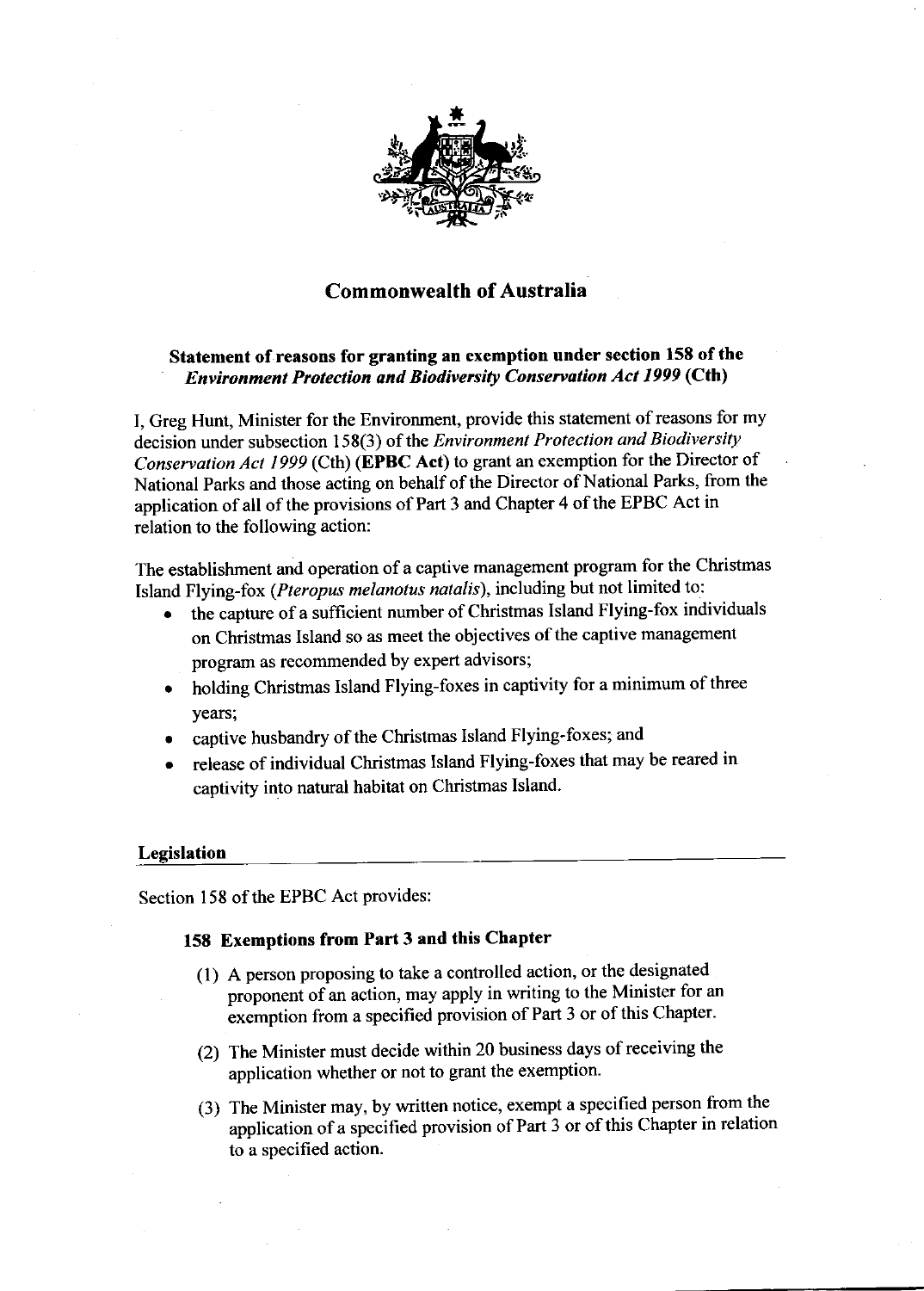- (4) The Minister may do so only if he or she is satisfied that it is in the national interest that the provision not apply in relation to the person or the action.
- (5) In determining the national interest, the Minister may consider Australia's defence or security or a national emergency. This does not limit the matters the Minister may consider.
- (6) A provision specifred in the notice does not apply in relation to the specified person or action on or after the day specified in the notice. The Minister must not specify a day earlier than the day the notice is made.
- (7) Within l0 business days after making the notice, the Minister must:
	- (a) publish a copy of the notice and his or her reasons for granting the exemption in accordance with the regulations; and
	- (b) give a copy of the notice to the person specified in the notice.

## **Background**

1. On 3 June 2014 I received a letter from the Director of National Parks, Ms Sally Bames, in which she applied for an exemption under section 158 of the EPBC Act in relation to the proposal by the Director of National Parks, to implement <sup>a</sup> captive management program for the Christmas Island Flying-fox on Christmas lsland.

#### Evidence

- 2. The evidence or other material on which my findings were based was a brief from my Department dated 24 June 2014. That brief attached:
	- a. the application of 2 June 2014 from the Director of National Parks;
	- b. a copy of section 158 of the EPBC Act;
	- c. a copy of the approved conservation advice for the Christmas Island Flyingfox (Pteropus melanotus natalis) (12 December 2013) (the Conserryation Advice); and
	- d. a copy of the Final Report of the Christmas Island Expert Working Group to the Minister for Environment Protection, Heritage and the Arts (April 2010) (the Final Report).

#### Findings

#### Risks to the Christmas Island Flying-fox

- 3. Biodiversity on christmas Island is unique and of intemational and national environmental significance.
- 4. The Christmas Island Flying-fox (Pteropus melanotus natalis) is listed as critically endangered under the EPBC Act and is endemic to christmas Island. It is the last remaining indigenous mammal on Christmas Island.
- 5. The Christmas Island Flying-fox population has declined substantially'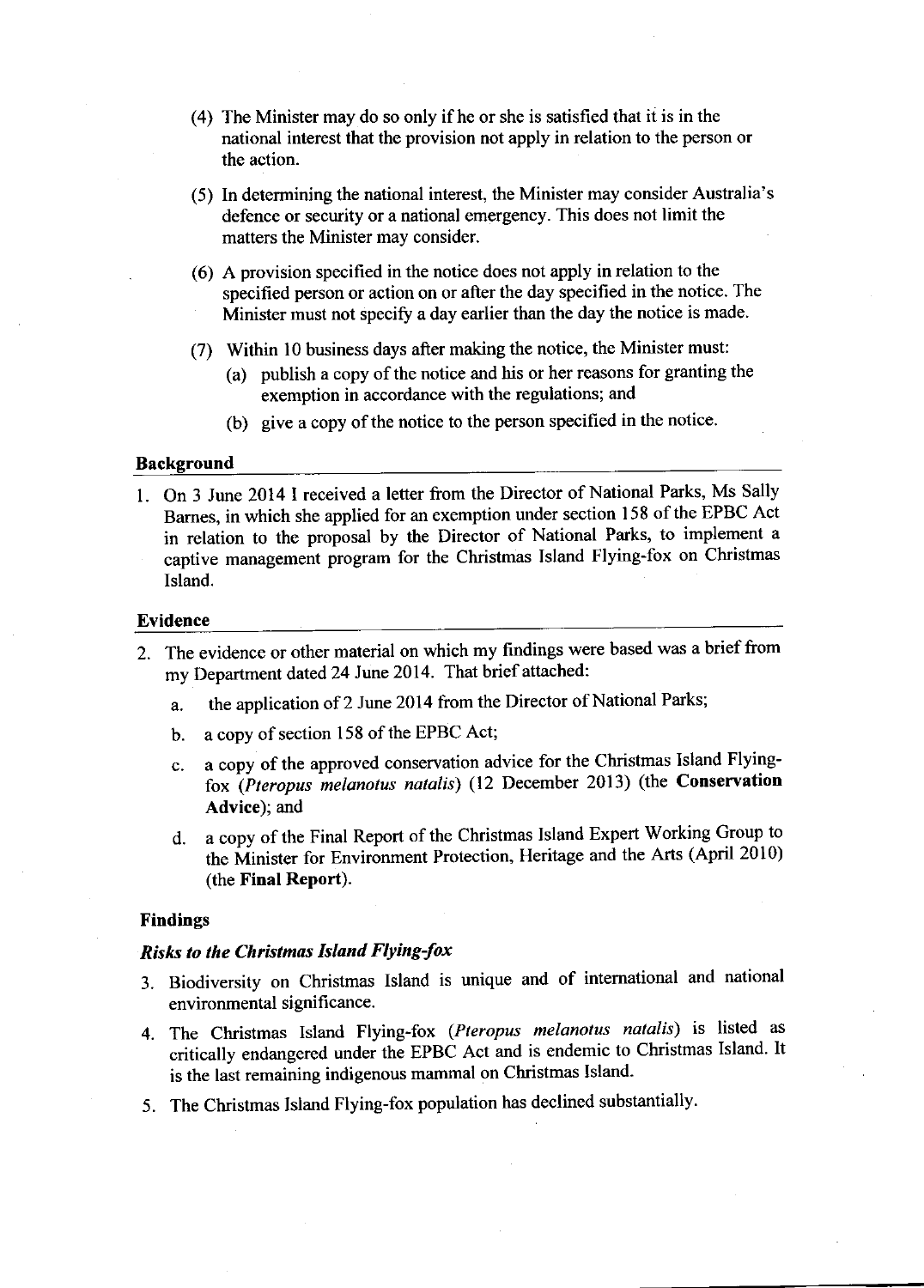- 6. The Christmas Island Flying-fox population is estimated to have declined by approximately 75 per cent in 22 years (from about 6000 in 1984 to about 1500 in 2006, with camps declining from six to three in the same period).
- 7. The Conservation Advice states that the sub-species has undergone a very severe reduction in numbers over three generation lengths (27 years for this assessment), equivalent to at least 80 per cent and the reduction has not ceased and the cause is not understood.
- 8. The Christmas Island Expert Working Group contains some of Australia's leading scientists. The Final Report of that Group identified that the Christmas Island Flying-fox may be at risk of extinction in the short to medium term.
- 9. The Conservation Advice and the Final Report noted that Flying-foxes play <sup>a</sup> significant role in pollination and dispersal of plants with fleshy fruits, which is especially important on islands where Flying-foxes may be the only species with this ecological function. The Christmas Island Flying-fox is considered an important keystone species for maintaining key ecosystem processes on Christmas Island.

## Captive management program

- 10. The Final Report recommended that the costs, benefits and need for a Christmas Island Flying-fox captive breeding program be considered, for establishment, if recommended, by December 2010 and that appropriate monitoring and targeted research be conducted to identify major threatening processes for the endemic Christmas Island Flying-fox.
- 11. The Director of National Parks in her application to me proposes to implement <sup>a</sup> preliminary captive management program to assess the potential for a full captive breeding program should the wild population of Christmas Island Flying-foxes continue to decline.
- 12. The captive management program would involve the:
	- a. the capture of a sufficient number of Christmas Island Flying-fox individuals on Christmas Island so as meet the objectives of the captive management program as recommended by expert advisors;
	- b. holding Christmas Island Flying-foxes in captivity for a minimum of three years;
	- c. captive husbandry of the Christmas Island Flying-foxes; and
	- d. release of individual Christmas Island Flying-foxes that may be reared in captivity into natural habitat on Christmas Island.
- 13. The Director of National Parks noted that in her application that the program would provide an opportunity to investigate suspected threats to the sub-species, as well as leam more about the reproductive biology of the sub-species; knowledge of which will be needed for successful long-term captive breeding and / or in-situ management.

# Application of Part 3 and Chapter 4 of the EPBC Act

14. My Department has advised the Director of National Parks that the captive management program may be covered by Part 3 of the EPBC Act and require assessment and approval under chapter 4 of the EPBC Act. If this were to occur,